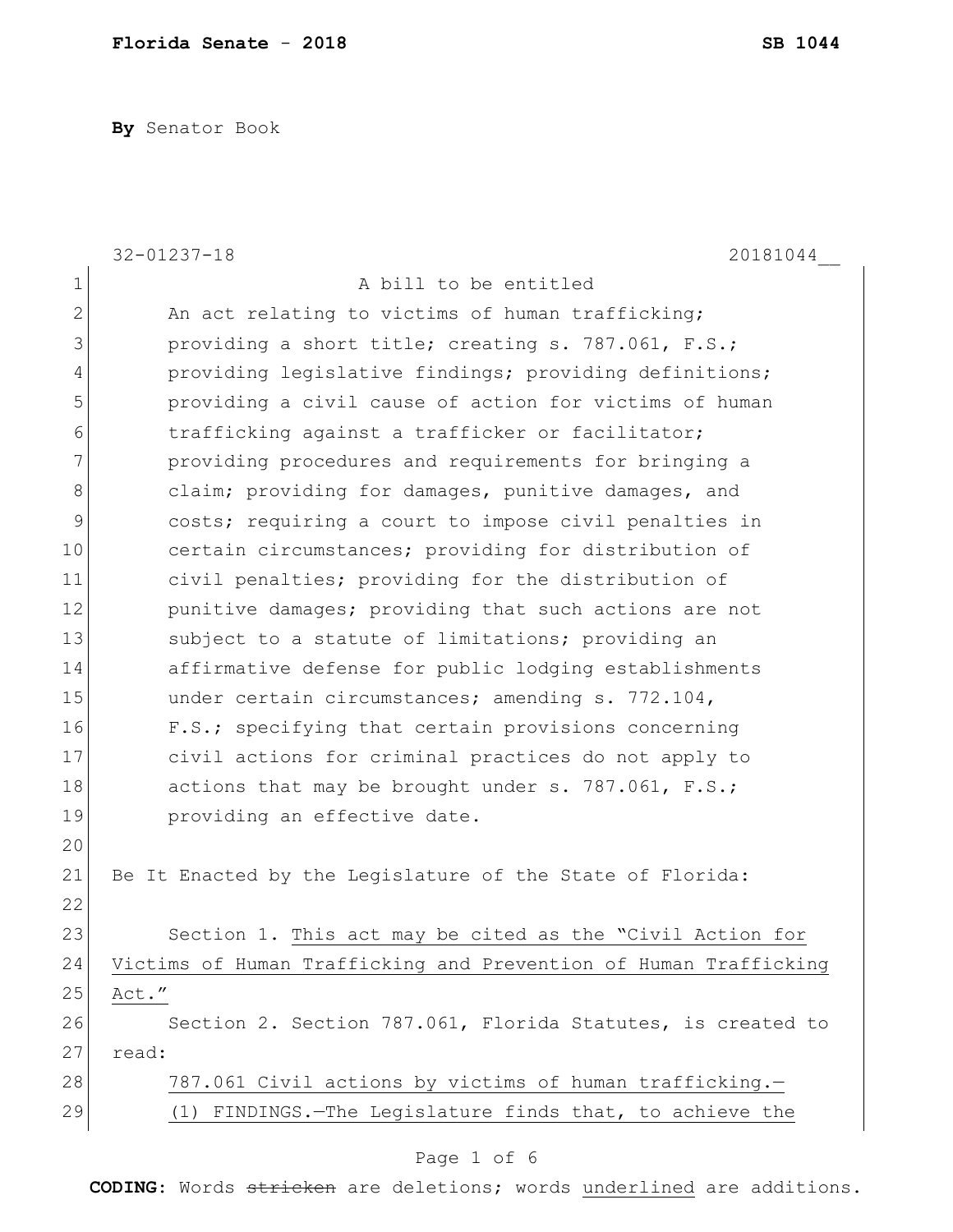|    | $32 - 01237 - 18$<br>20181044                                       |
|----|---------------------------------------------------------------------|
| 30 | goals of the state relating to human trafficking in s.              |
| 31 | $787.06(1)$ (d), it is necessary to provide a civil cause of action |
| 32 | for the recovery of compensatory and punitive damages and costs.    |
| 33 | (2) DEFINITIONS. - As used in this section, the term:               |
| 34 | (a) "Facilitator" means a person who knowingly, or in               |
| 35 | willful blindness, assists or provides goods or services to a       |
| 36 | trafficker which assist or enable the trafficker to carry out       |
| 37 | human trafficking. The term does not include a person who           |
| 38 | facilitates human trafficking as a result of force, threat, or      |
| 39 | coercion.                                                           |
| 40 | (b) "Human trafficking" has the same meaning as provided in         |
| 41 | s. 787.06.                                                          |
| 42 | (c) "Trafficker" means any person who knowingly engages in          |
| 43 | human trafficking, attempts to engage in human trafficking, or      |
| 44 | benefits financially by receiving anything of value from            |
| 45 | participation in a venture that has subjected a person to human     |
| 46 | trafficking.                                                        |
| 47 | (d) "Trust fund" means the Trust Fund for Victims of Human          |
| 48 | Trafficking and Prevention created in s. 787.0611.                  |
| 49 | (e) "Venture" means any group of two or more individuals            |
| 50 | associated in fact, whether or not a legal entity.                  |
| 51 | (f) "Victim of human trafficking" means a person subjected          |
| 52 | to coercion, as defined in s. 787.06, for the purpose of being      |
| 53 | used in human trafficking, a child under 18 years of age            |
| 54 | subjected to human trafficking, or an individual subjected to       |
| 55 | human trafficking as defined by federal law.                        |
| 56 | (q) "Willful blindness" exists when a person has knowledge          |
| 57 | of information that would raise suspicions in a reasonable          |
| 58 | person and he or she deliberately refrains from obtaining           |
|    |                                                                     |

# Page 2 of 6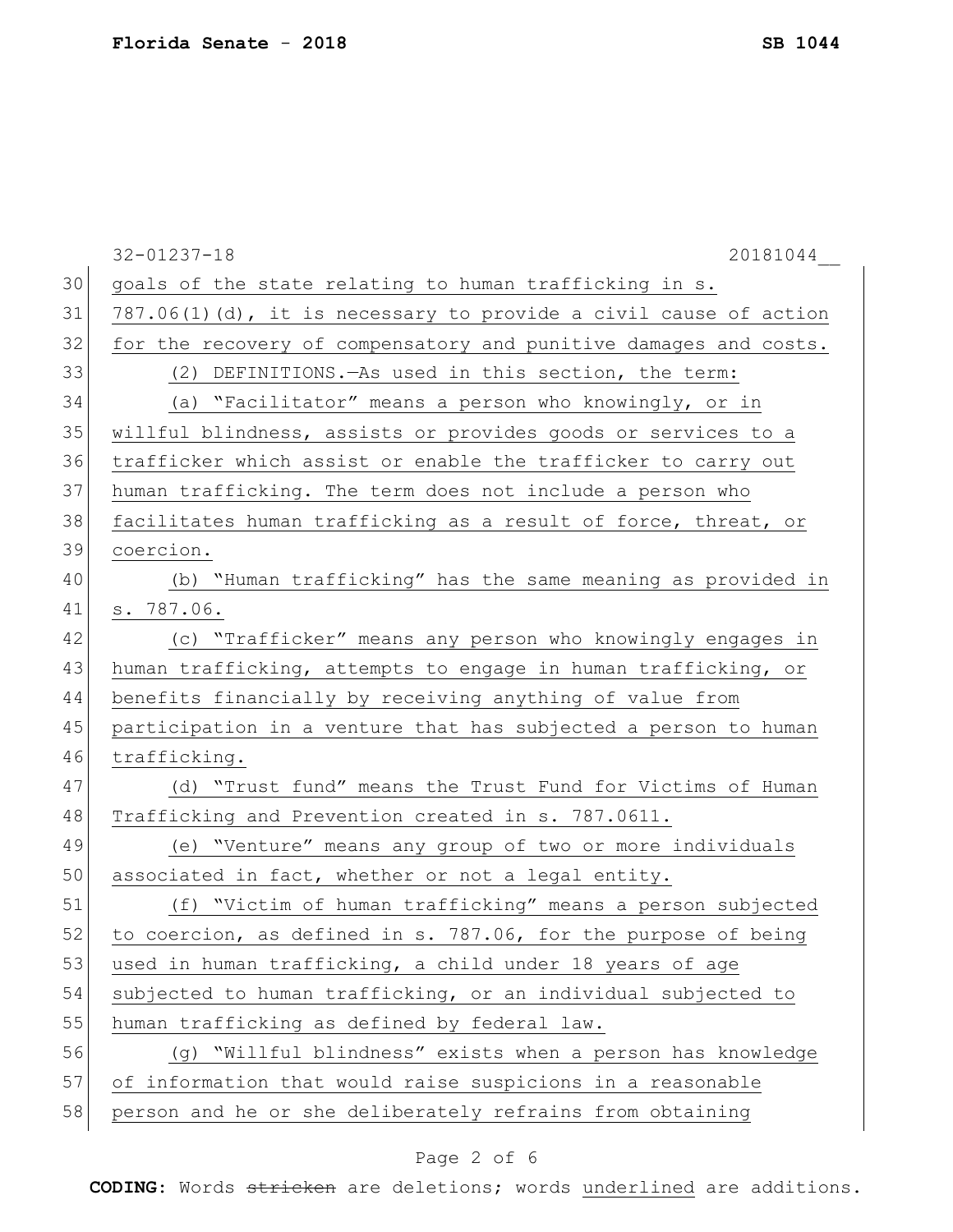|    | $32 - 01237 - 18$<br>20181044                                    |
|----|------------------------------------------------------------------|
| 59 | confirmation of or acting on the information because he or she   |
| 60 | wants to remain in ignorance, such that knowledge of the facts   |
| 61 | avoided can reasonably and fairly be imputed to the person who   |
| 62 | avoided confirming it.                                           |
| 63 | (3) CIVIL CAUSE OF ACTION.-                                      |
| 64 | (a) A victim of human trafficking has a civil cause of           |
| 65 | action against the trafficker or facilitator who victimized her  |
| 66 | or him and may recover damages as provided in this section.      |
| 67 | (b) The action may be brought in any court of competent          |
| 68 | jurisdiction, and the standard of proof is a preponderance of    |
| 69 | the evidence.                                                    |
| 70 | (c) A victim who prevails in any such action is entitled to      |
| 71 | recover economic and noneconomic damages, penalties, punitive    |
| 72 | damages, reasonable attorney fees, reasonable investigative      |
| 73 | expenses, and costs.                                             |
| 74 | 1. The measure of economic damages for services or labor         |
| 75 | coerced from the victim of human trafficking is the greater of   |
| 76 | the fair market value of the labor or services provided or the   |
| 77 | amount realized by the trafficker. For purposes of this          |
| 78 | subparagraph, the terms "services" and "labor" have the same     |
| 79 | meanings as provided in s. 787.06.                               |
| 80 | 2. The measure of economic damages for every day that the        |
| 81 | human trafficking was ongoing shall be calculated as a daily     |
| 82 | amount of the compensation payable to a person under s.          |
| 83 | $961.06(1)(a)$ .                                                 |
| 84 | 3. Economic damages also include past and future medical         |
| 85 | and mental health expenses; repatriation expenses, when a victim |
| 86 | elects repatriation; and all other reasonable costs and expenses |
| 87 | incurred by the victim in the past or estimated to be incurred   |

# Page 3 of 6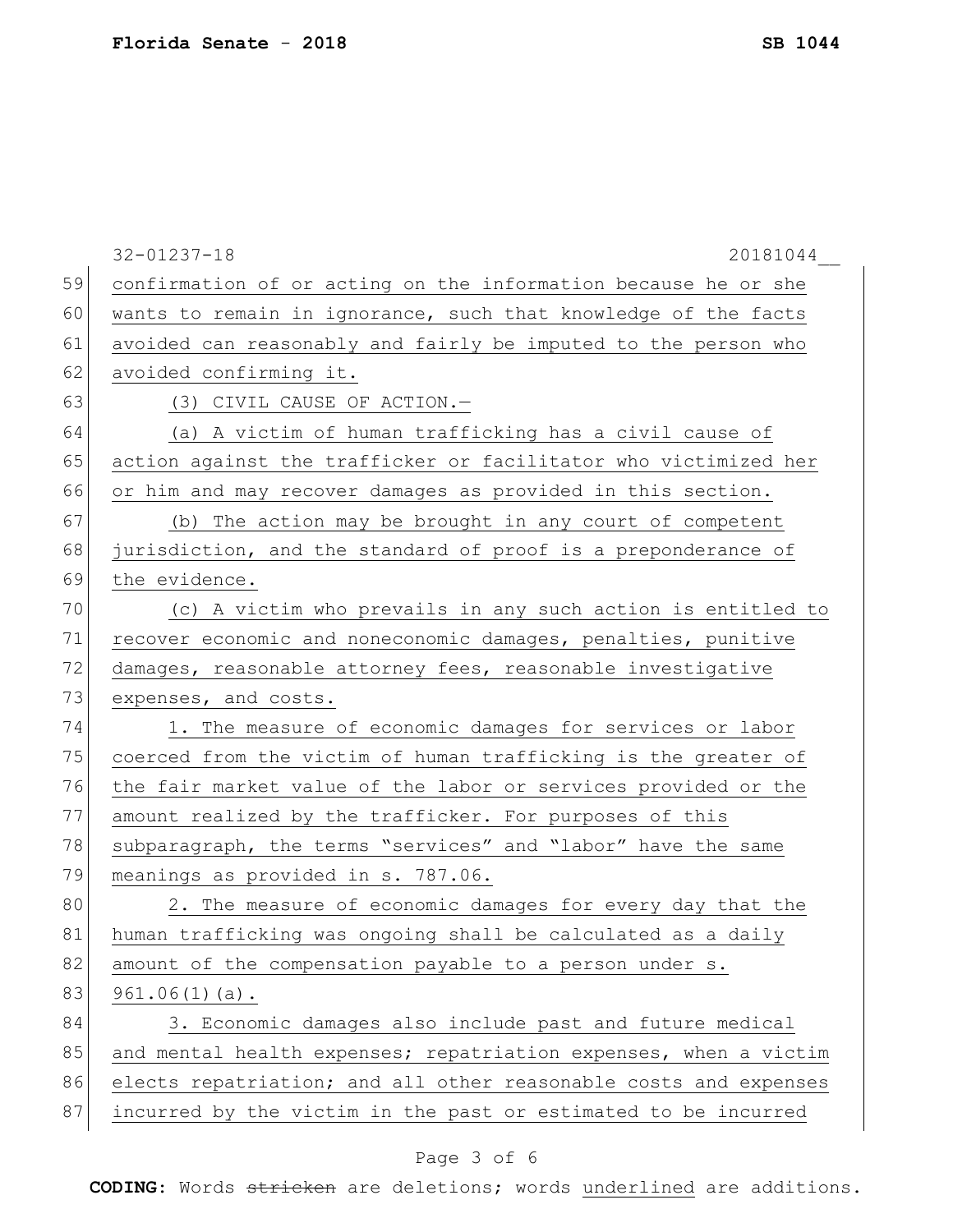|     | $32 - 01237 - 18$<br>20181044                                     |
|-----|-------------------------------------------------------------------|
| 88  | by the victim in the future as a result of the human              |
| 89  | trafficking.                                                      |
| 90  | 4. Noneconomic damages are nonfinancial losses that would         |
| 91  | not have occurred but for the victimization, and include pain     |
| 92  | and suffering, inconvenience, physical impairment, mental         |
| 93  | anguish, disfigurement, loss of capacity for enjoyment of life,   |
| 94  | and other nonfinancial losses.                                    |
| 95  | (d) The remedies provided in this section are in addition         |
| 96  | to and cumulative with other legal and administrative remedies    |
| 97  | available to victims of human trafficking, except that a victim   |
| 98  | may not recover under both this section and s. 772.104(2). If a   |
| 99  | parent or legal quardian knowingly or through willful blindness   |
| 100 | trafficked the victim, facilitated such trafficking, or           |
| 101 | otherwise participated in the human trafficking of the victim,    |
| 102 | such parent or legal guardian is not entitled to damages or       |
| 103 | distributions under this section.                                 |
| 104 | (e) If a victim prevails in an action under this section,         |
| 105 | in addition to any other award imposed, the court shall assess a  |
| 106 | civil penalty against the defendant in the amount of \$100,000.   |
| 107 | This penalty is in addition to and not in lieu of any other       |
| 108 | damage award. The civil penalty must be assessed by the court     |
| 109 | and may not be disclosed to the jury. Proceeds from this civil    |
| 110 | penalty shall be deposited into the trust fund.                   |
| 111 | (f) If one or more law enforcement agencies rescued the           |
| 112 | victim or located the property where the abuse or exploitation    |
| 113 | of a victim or victims occurred, the court must impose a civil    |
| 114 | penalty against the defendant in the amount of \$50,000 and award |
| 115 | the penalty to the law enforcement agencies to fund future        |
| 116 | efforts to combat human trafficking. The court must equitably     |
|     |                                                                   |

# Page 4 of 6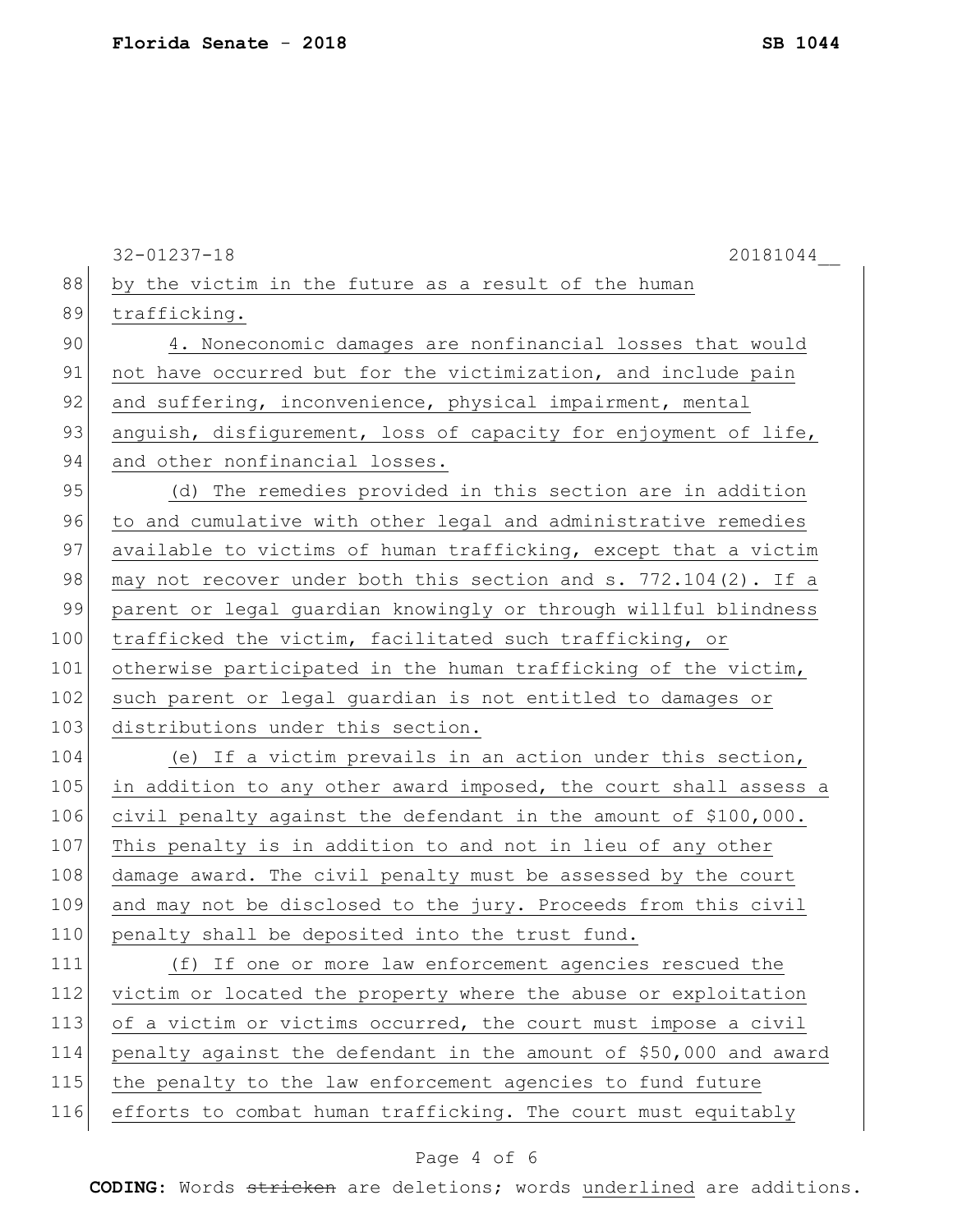|     | $32 - 01237 - 18$<br>20181044                                    |
|-----|------------------------------------------------------------------|
| 117 | distribute this civil penalty among the law enforcement          |
| 118 | agencies.                                                        |
| 119 | (q) The court shall have specific authority to consolidate       |
| 120 | civil actions for the same trafficker or facilitator for the     |
| 121 | purpose of case resolution and aggregate jurisdiction.           |
| 122 | (h) Notwithstanding any other law to the contrary, the           |
| 123 | amount of punitive damages awarded under this section shall be   |
| 124 | equally divided between the victim and the trust fund.           |
| 125 | (4) STATUTE OF LIMITATIONS. There is no statute of               |
| 126 | limitations for actions brought under this section.              |
| 127 | (5) AFFIRMATIVE DEFENSE. - In any action brought under this      |
| 128 | section against the owner or operator of a public lodging        |
| 129 | establishment based on a claim of vicarious liability, it is an  |
| 130 | affirmative defense against such claim if the owner or operator  |
| 131 | proves by a preponderance of evidence that it:                   |
| 132 | (a) Required employees of the establishment reasonably           |
| 133 | expected to routinely interact with guests to complete an        |
| 134 | educational program designed to effectively train such employees |
| 135 | in the identification and reporting of suspected human           |
| 136 | trafficking within 30 days of hiring or by July 1, 2019,         |
| 137 | whichever occurs later;                                          |
| 138 | (b) Had in place an employee protocol or employee code of        |
| 139 | conduct to detect and report suspected human trafficking; and    |
| 140 | (c) Took reasonable steps, before the first incident giving      |
| 141 | rise to such action, to ensure that any employees alleged in the |
| 142 | action to have been facilitators of, or otherwise participants   |
| 143 | in, human trafficking, complied with the recommendations and     |
| 144 | practices suggested or required in the training, protocols, or   |
| 145 | policies required in this subsection.                            |
|     |                                                                  |

# Page 5 of 6